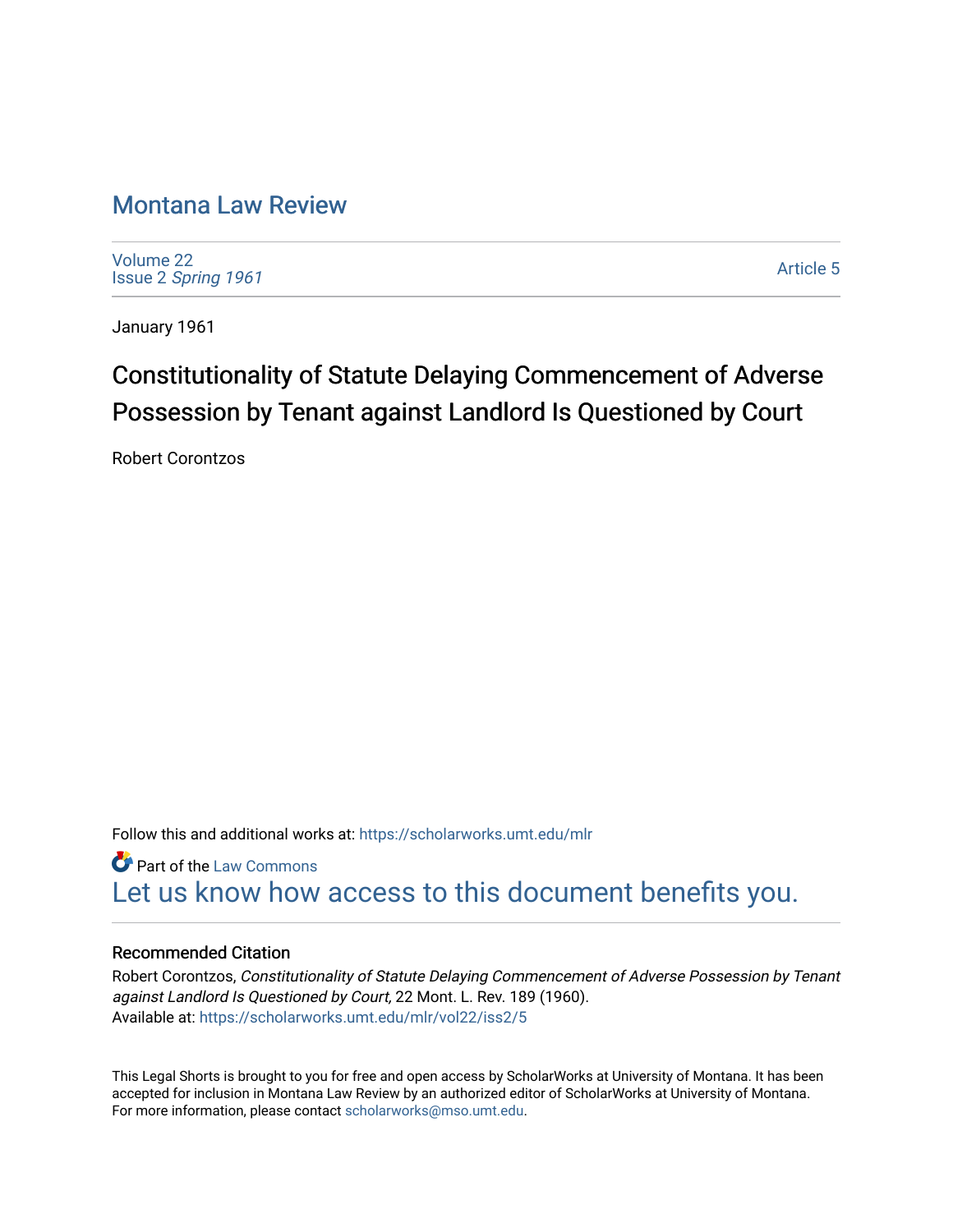form is not so clear. Two of the three members of the court speaking on this issue would apparently require that such contracts, to be enforceable, cannot be expressed in the form of corporate by-laws.

KENNETH R. WILSON

CONSTITUTIONALITY OF **STATUTE** DELAYING **COMMENCEMENT** OF ADVERSE POSSESSION BY TENANT AGAINST LANDLORD IS QUESTIONED BY COURT-In **1931** property which defendant claimed to own was sold for delinquent taxes. In **1933** defendant leased the premises to plaintiff, the lease provid**ing** that it should terminate if the lessor were unable to pay the taxes or should lose possession. The lessor failed to pay the taxes and in **1936** plaintiff, who had continued in possession, entered into a contract to purchase the property from the county, subsequently receiving a deed which in 1941 was held invalid.1 In **1955** plaintiff commenced an action to quiet title to the property in himself on the basis of adverse possession. The district court concluded that adverse possession had been established. On appeal to the Montana Supreme Court, *held,* affirmed. A lease stating that taxes are then delinquent and providing that if the landlord shall be unable to pay them the lease shall be automatically terminated constitutes a waiver of the benefit of the statute which requires that a tenant maintain adverse possession against his landlord for twice the ordinary period.! *Johnstone v. Sanborn,* **358 P.2d 399** (Mont. **1960)** (Justice Adair dissenting).

At the time of this adverse possession Revised Codes of Montana, 1947, section **93-2512** provided:

When the relation of landlord and tenant has existed between any persons, the possession of the tenant is deemed the possession of the landlord until the expiration of ten years from the termination of the tenancy, or, where there has been no written lease, until the expiration of ten years from the time of the last payment of rent, notwithstanding such tenant may have acquired another title, or may have claimed to hold adversely to his landlord. But such pre-<br>sumptions cannot be made after the periods prescribed in this section.

The following section required adverse possession for ten years for perfecting of title.<sup>8</sup> In 1953 both provisions were amended to make the periods five years. The effect of the two sections is to provide for a doubly long period of adverse possession where a landlord-tenant relationship has existed and the tenant has not relinquished possession between his tenancy and his adverse possession.

Since it held that the lessor had waived the benefit of the statute, the court was not obliged to apply it, but the majority opinion went out of its way to state':

'RuvnsmD **CODES OF MONTANA, 1947,** § **93-2513.**

**'Instant case at 400.** Published by ScholarWorks at University of Montana, 1960

<sup>&#</sup>x27;Sanborn v. Lewis and Clark County, **113** Mont. **1,** 120 P.2d **567** (1941). <sup>2</sup>

The court also held in the alternative that on the basis of prior proceedings the title should be quieted **In** the plaintiff.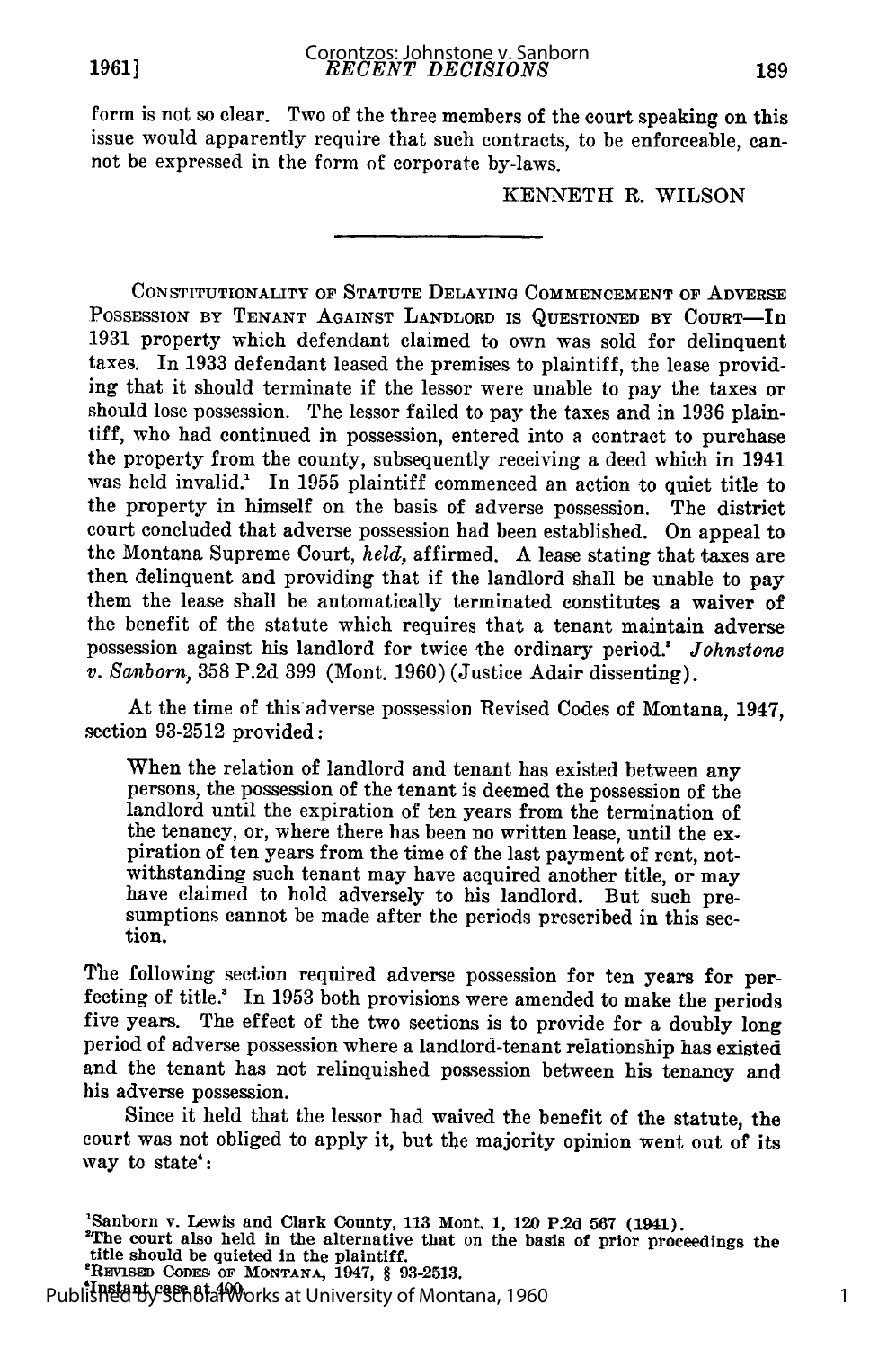[Vol. 22,

There is considerable doubt whether such a statute is valid in view of the holding in Lowery v. Garfield County, 122 Mont. 571, 208 P.2d 478. In the Lowery case, this court held that it was not competent for the Legislature to pass a special statute fixing a short statute of limitations applicable to only certain persons and individuals, leaving all others in the same circumstances subject to the general statute of limitations. It would seem that for the same reasons, the Legislature may not pass a special act fixing a long statute of limitations, applicable only to certain persons, leaving all others subject to the general statute of limitations.

The court suggests, therefore, that section 93-2512 may be violative of the constitutional provision that "where a general law can be made applicable, no special law shall be enacted.'<sup>5</sup> This provision does not in any way prevent the enactment of differential legislation based upon reasonable classifications,' however, and a classification is not open to objection unless it precludes the assumption that the classification was made in the exercise of a real legislative judgment and discretion.' A law is said to be general and uniform in its operation when it applies equally to all persons embraced within the class to which it is addressed, provided such classification is made upon some natural, intrinsic, or constitutional distinction between the persons within the class and others not embraced within it. A law is special and improper if it confers particular privileges or imposes peculiar disabilities upon a class of persons arbitrarily selected from a larger number of persons all of whom stand in the same relation to the privileges conferred or the disabilities imposed.8

With these principles in mind we should compare the statute involved in the *Lowery* case with that cited in the instant case. The statute held unconstitutional in the *Lowery* case provided that no action could be maintained to assert a title hostile to the grantee of a tax deed unless such action were brought within eight years,' whereas the general statute of limitations allowed ten years." The majority of the court held that the statute was clearly a special law':

It applies to certain persons and individuals and leaves all others in the same circumstances subject to the provisions of the general statute on adverse possession. The right of the legislature to shorten the Statute of Limitations for the period of adverse possession is not questioned but it must apply to all classes claiming adversely and the same requirements during the period of adverse possession must be required of all persons and classes.

Under the statute, holders of tax deeds were placed in a different class from all other owners of property. No reasonable basis for the special treatment of this class was apparent to the court. There was no such difference be-

 $5$ Mont. Const. art. V, § 26. 'Tonn v. City of Helena, 42 Mont. **127, 111** Pae. **715 (1910). 'Bank** of Miles City v. Custer County, **93** Mont. **291, 19 P.2d 885 (1933).** 'Leuthold v. Brandjord, **100** Mont. **96,** 47 **P.2d** 41 **(1935). <sup>9</sup> Laws** of Mont. 1943, ch. **100. "Note 3, supra...**<br>https://scholarworks.umta.edu/mlr/vol22/iss2/571, 588, 208 P.2d 478, 487.